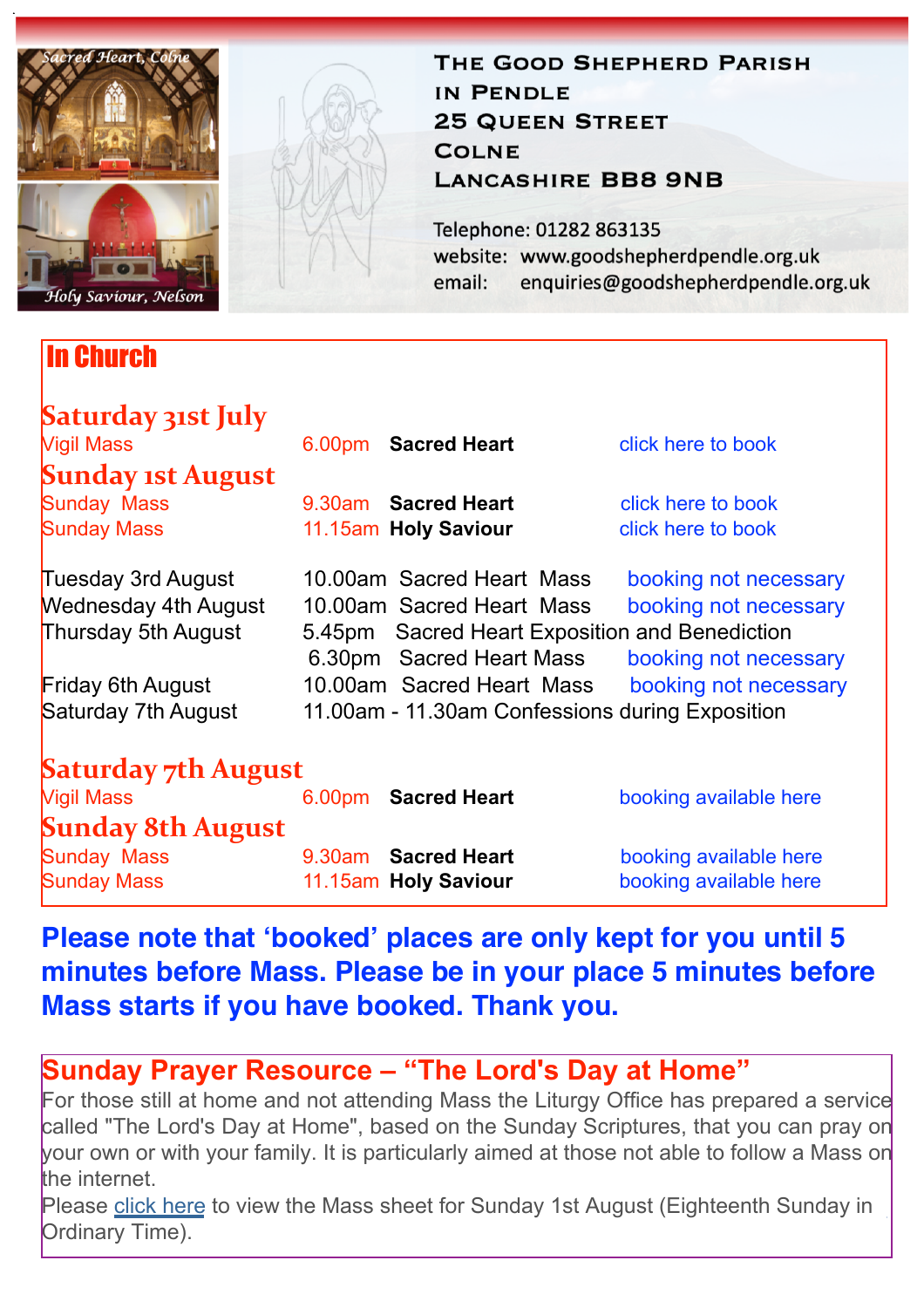# **All Souls Cemetery Annual Cemetery Mass**

Unfortunately we were unable to celebrate the annual memorial Mass and the Blessing of Graves at All Souls last year. This year, please God and a favourable direction taken by Covid, we will celebrate it once again. We have set the date for Saturday October 2nd and all are welcome.

# *Caritas Salford*

### **Putting Love into Action in the Diocese of Salford**

This simmer, Caritas Salford will support 5,150 families experiencing challenges and crisis. We will give practical support to those living in insecure accommodation, help alleviate poverty and provide food packs, shopping vouchers and 'in-crisis' grants to those in need. We will be there for people who need housing support, tenancy assistance and help with applications for benefits and school uniforms.

If you can, please support our work today.

Donate online at www.caritassalford.org.uk/donate or by calling Rachel Taylor on 0181 817 2285.

If sending a cheque, please mark your envelope Caritas Summer Appeal, Cathedral Centre, 3 Ford Street, Salford M3 6DP.

Thank you.

## **A** message from Burnley Circle of the Catenians

Good news! After 17 months of virtual Zoom meetings, Burnley Catenians are meeting in person, on the 11th August at Burnley Football Club and just in time to celebrate their Centenary Banquet (albeit a vear late!) at the same venue on the 12th November.

To outline what the Catenians do and the benefits Parishioners can get out of it by joining, a short informative video has been produced. It can be viewed by **visiting https://youtu.be/RtKf41p1jwA** 

For more information about the Catenians you can contact the Burnley Circle Membership Officer, Mick Armfield, on 01282 459424. Please give him a call. It's a great organisation to be part of.